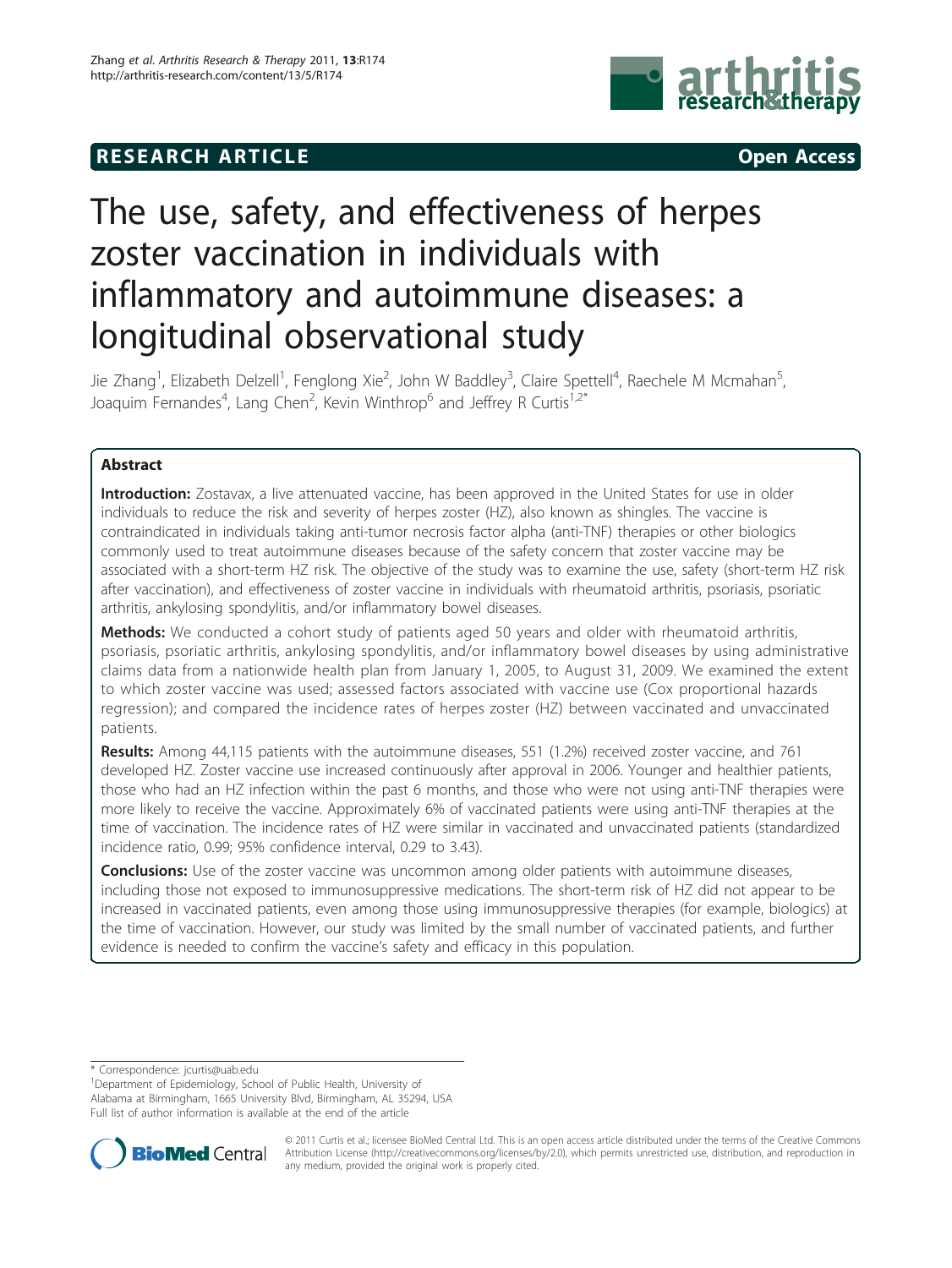## Introduction

Herpes zoster (HZ) infection, also known as shingles, is caused by the reactivation of latent varicella-zoster virus (VZV) and usually occurs decades after primary infection. HZ is characterized by a painful blistering rash and occurs mostly in older adults. Many patients experience persistent pain after the rash heals, a common yet debilitating complication known as postherpetic neuralgia (PHN) [[1](#page-7-0),[2\]](#page-7-0). In the United States, the age- and sexadjusted incidence rate (IR) of HZ is estimated to be 3.0 to 4.0 per 1,000 person-years [[3](#page-7-0)-[5](#page-7-0)]. Older age is the most important risk factor for the development of both HZ and PHN [\[3,4](#page-7-0)]. Disease risk is elevated in individuals who are immune-suppressed due to human immunodeficiency virus (HIV) infection and transplantation [\[3,4,6](#page-7-0)]. Recent studies reported an increased risk of HZ in patients with rheumatoid arthritis (RA) that is attributable both to the disease and to treatment with antitumor necrosis factor alpha (anti-TNF) therapies and other immunosuppressive agents [\[7,8](#page-7-0)]. In addition, anti-TNF therapies has been associated with a more severe course of HZ among patients with rheumatic diseases; those receiving anti-TNF therapies were 9 times more likely than those not to be hospitalized for HZ [\[9\]](#page-7-0).

Zostavax, a live attenuated vaccine, was approved in 2006 for use in individuals 60 years of age or older to reduce the risk and severity of HZ. The Advisory Committee on Immunization Practices (ACIP) recommended that all adults older than 60 years be considered for vaccination, with certain exceptions [\[10\]](#page-7-0). Along with patients with certain malignancies and HIV/AIDS, patients receiving biologic agents such as anti-TNF therapies, some nonbiologic disease-modifying antirheumatic drugs (DMARDs), such as high doses of methotrexate, and high doses of glucocorticoids were also excluded. The concern is that zoster vaccine, a live vaccine, could acutely trigger the development of HZ in patients with compromised immune systems in a short time frame (for example, within 4 to 6 weeks after vaccination) despite conferring a longer-term protection against the development of HZ. Based on expert opinion, glucocorticoids at prednisoneequivalent doses up to 20 mg/day, low-doses of methotrexate (< 0.4 mg/kg/week, a typical dose for patients with autoimmune diseases), azathioprine (< 3.0 mg/kg/day), and 6-mercaptopurine (< 1.5 mg/kg/day) were considered acceptably safe so as not to require a contraindication for use of zoster vaccine. Similarly, the American College of Rheumatology (ACR) 2008 guidelines for the use of biologic and nonbiologic DMARDS did not recommend the administration of zoster vaccine to patients with RA or other rheumatic diseases treated with biologics [[11](#page-7-0)].

In light of the uncertainties regarding the use, safety, and effectiveness of zoster vaccine in this population, we

used the administrative claims data of a large nationwide health plan to investigate the following aims in a cohort of patients diagnosed with RA, psoriatic arthritis, psoriasis, ankylosing spondylitis, and/or inflammatory bowel diseases: (a) to describe the use of zoster vaccination over time; (b) to determine the extent to which zoster vaccine was used in patients taking concomitant immunosuppressive agents; (c) to assess patient characteristics associated with receipt of zoster vaccine; and (d) to evaluate the incidence of HZ in patients who received and did not receive zoster vaccine.

# Materials and methods

#### Study population

We conducted a retrospective cohort study by using administrative claims data from Aetna, a nationwide health plan that provides medical coverage to more than 17 million individuals in the United States, from January 1, 2006, to August 31, 2009. The cohort included patients with RA, psoriatic arthritis, psoriasis, ankylosing spondylitis, and inflammatory bowel diseases, identified by using the International Classification of Diseases, 9th revision (ICD-9) and National Drug Codes (NDC) codes. Patients were included if there were (a) two ICD-9 diagnosis codes from an outpatient physician or hospital encounter, separated by at least 7 days and occurring within 365 days; or (b) one physician- or hospitalencounter diagnosis code followed by a prescription for medications used to treat autoimmune diseases within 365 days (diagnosis codes and medications listed in Additional file [1](#page-7-0)). We defined each subject's index date (patients consist of a mix of incident and prevalent cases) as the date of the second diagnosis code or the date when the prescription was filled. Patients who met definitions for two or more of the diseases of interest were categorized into a multiple diseases category, and their index date was defined as the earliest of all disease-specific index dates.

To ensure that we had complete medical and pharmacy claims necessary to identify and characterize the study population, all subjects were required to have a "baseline period" of at least 183 continuous days during which they had medical and pharmacy benefits; subjects aged 65 or older had to be enrolled in a Medicare Advantage plan with a concomitant pharmacy benefit administered by Aetna. Follow-up started on the later of the index date or the date on which the subject had a baseline period of at least 183 days. Subjects were censored when they lost either medical or pharmacy benefits, died, or for individuals aged 65 years or older, if Aetna became the secondary payer to Medicare. Patients were excluded if they were younger than 50 years at the start of follow-up or received zoster vaccine during the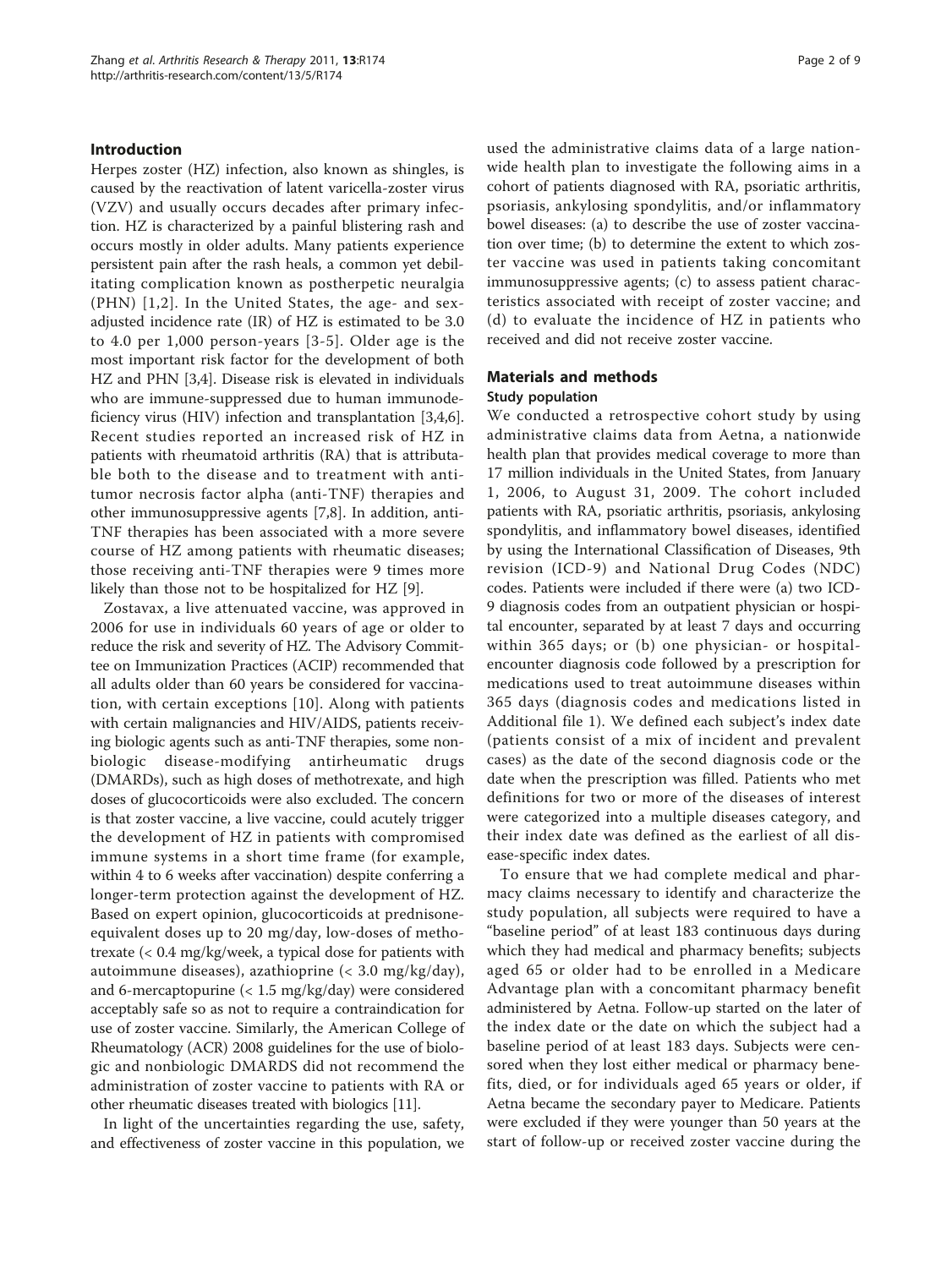baseline period. Although the ACIP recommended the use of zoster vaccine in immune-competent individuals aged 60 years or older [\[10](#page-7-0)], given the increased HZ risk previously observed in this population, we included those between 50 and 60 years of age in our analysis to assess the extent to which zoster vaccine was used.

# Assessment of vaccination status, HZ infection, and exposure to immunosuppressive agents

Zoster vaccine was covered under the health plan's medical benefit for individuals aged 60 or older beginning June 1, 2006, and was ascertained by using the Current Procedural Terminology (CPT) code 90736. Reimbursement of zoster vaccine for patients younger than 60 years was made on a case-by-case basis. Cases of HZ were identified by the first HZ claim for each patient that was preceded or followed by a prescription for acyclovir, famciclovir, and valacyclovir within 30 days of the HZ claim date. Exposures to immunosuppressive agents were ascertained by the days' supply for all relevant medications. To estimate cumulative glucocorticoid exposure as a time-varying variable, cumulative average daily doses were calculated by summing the total amount of oral glucocorticoids prescribed in the preceding 6 months and then dividing the total amount by 183 days. Subjects were then categorized into four groups based on their cumulative average daily prednisone-equivalent glucocorticoid dose: none, low (less than 10 mg/day), medium (10 to 20 mg/day), and high (greater than 20 mg/day).

# Statistical analyses

To characterize use of the zoster vaccination (Aim 1), we calculated the incidence proportion of zoster vaccination for each 6-month interval beginning July 1, 2006, and ending August 31, 2009. For each time interval, the denominator was the number of subjects who were unvaccinated at the start of the interval and were under observation throughout the entire interval, and the numerator was the number of these subjects who were vaccinated during the interval. Because we had claims up to August 31, 2009, the incidence proportion from July 1, 2009, to August 31, 2009, was multiplied by 3 to approximate the incidence proportion for the 6-month period ending December 31, 2009.

To characterize the immune status of patients at time of vaccination (Aim 2), we described the numbers and percentages of patients who used anti-TNF therapies (etanercept, infliximab, adalimumab), other biologic agents (abatacept, rituximab), traditional DMARDs (methotrexate, hydroxychloroquine, sulfasalazine, azathioprine, leflunomide, mercaptopurine), and oral glucocorticoids 30 days before and up to 30 days after the administration of zoster vaccine. These analyses were conducted in patients who received zoster vaccine and were followed up for at least 30 days after vaccination.

For Aim 3, we used Cox proportional hazards regression models to assess patient characteristics associated with time to HZ vaccination. Subject characteristics examined were gender, type of autoimmune disease, and several time-varying factors including age, co-morbidities measured by using the Charlson co-morbidity index [\[12\]](#page-7-0), number of physician visits, hospitalization (yes or no), history of HZ infection (recent, within the past 6 months; remote, more than 6 months ago), history of influenza and pneumococcal vaccine (within the past 12 months), and use of medications listed in Aim 2. Whenever an event occurred, the time-varying characteristics of interest were ascertained as of that time for all patients by using claims in the preceding 6 months period, unless otherwise specified.

For Aim 4, accrual of person-time began at the start of follow-up, and a vaccinated subject would contribute both unvaccinated and vaccinated person-time. We calculated the crude and age- and sex-specific incidence rates of HZ in vaccinated and unvaccinated persontimes. We applied the age- and sex-specific incidence rates of the unvaccinated to age- and sex-specific vaccinated person-time to derive the expected number of HZ cases among the vaccinated and calculated the standardized incidence-rate ratio as the observed divided by the expected number of cases [\[13\]](#page-7-0).

#### Sensitivity analyses

Because zoster vaccine was approved for use in the United States in May 2006 in individuals aged 60 or older, sensitivity analyses were conducted (a) in patients for whom we had complete medical and pharmacy claims prior to or since June 1, 2006, to avoid misclassification of vaccination status in patients who might have been vaccinated before joining the health plan; and (b) in patients aged 60 or older as of the start of follow-up. Because HZ infections diagnosed late in the course of the infection might not benefit from or receive antiviral medications, and approximately 10% to 20% of HZ cases were not treated with antiviral medication, we conducted a sensitivity analysis that used an alternate definition for HZ that required only the HZ diagnosis code to calculate incidences of HZ in vaccinated and unvaccinated patients.

The University of Alabama at Birmingham Institutional Review Board approved the study and waiver of informed consent.

#### Results

We identified 44,115 eligible subjects classified as having at least one of the autoimmune diseases of interest who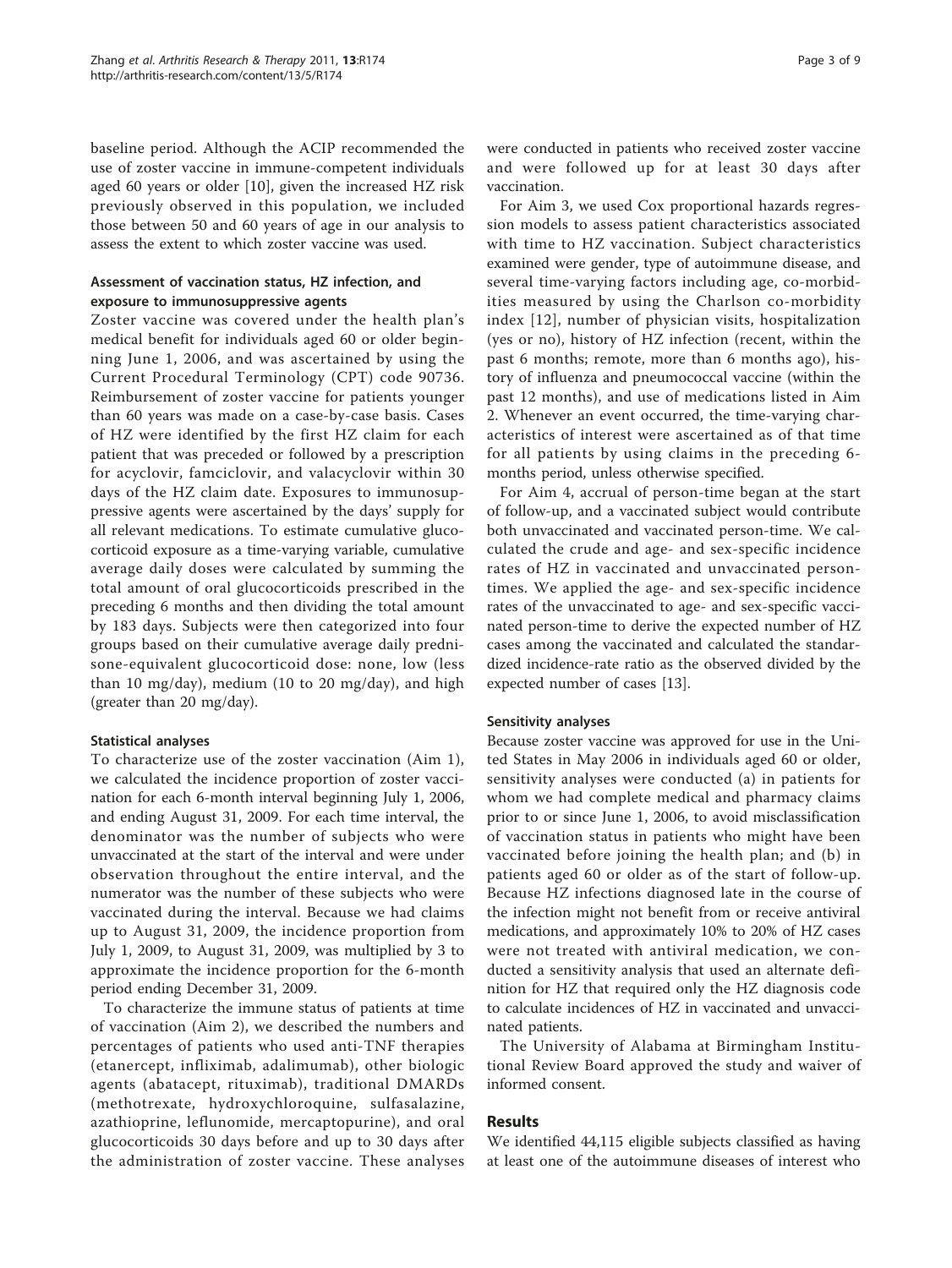were at least 50 years old at the start of observation. At baseline, their average age was 58.1 (standard deviation (SD), 6.7) years and 27,443 (62.2%) were female; 19,326 (43.8%) had RA, 867 (2.0%) had psoriatic arthritis (PsA), 10,712 (24.3%) had psoriasis (PsO), 633 (1.4%) had AS, 8,639 (19.6%) had IBD, and 3,938 (8.9%) had two or more of these diseases. During follow-up, 551 (1.2%) subjects received zoster vaccine. The earliest claim for vaccination occurred in August 2006; subsequently, vaccine use increased continuously over time (Figure 1). The distribution of patients' characteristics at baseline by vaccination status is presented in Table [1.](#page-4-0)

Among the 551 subjects who received zoster vaccine, complete claims history for at least 30 days after vaccination was available for 514 subjects. At the time of vaccination, 32 (6.2%) subjects were using anti-TNF therapy, 34 (6.6%) were using methotrexate, and 33 (6.4%) were using oral glucocorticoids (Table [2](#page-5-0)). In the 30 days after vaccination, 40 (7.8%) subjects used anti-TNF therapy, 45 (8.8%) used methotrexate, and 48 (9.3%) used oral glucocorticoids. A total of 47 patients used biologics at some time within 30 days before and after vaccination. None of the 47 subjects developed HZ in the 30 days after vaccination. Their average age was 60 years (standard deviation, 5); 64% were women; and 70% were not exposed to oral glucocorticoids, 28% to a daily average dose of no more than 20 mg, and 2% to a daily average dose of 20 mg or more.

Patients using anti-TNF therapies were less likely to receive zoster vaccine than those who were not using anti-TNF agents (hazard ratio (HR), 0.47; 95% CI, 0.33 to 0.67) (Table [3\)](#page-6-0). Patients who were using other biologics (HR, 0.52; 95% CI, 0.19 to 1.40) or high-dose oral glucocorticoids (HR, 0.46; 95% CI, 0.15 to 1.45) were only half as likely as were non-users to receive zoster vaccine, but these associations did not reach statistical significance. Patients aged 60 to 64 years were most likely to receive zoster vaccine; those with fewer comorbidities and those without hospitalization within the past 6 months were more likely to receive zoster

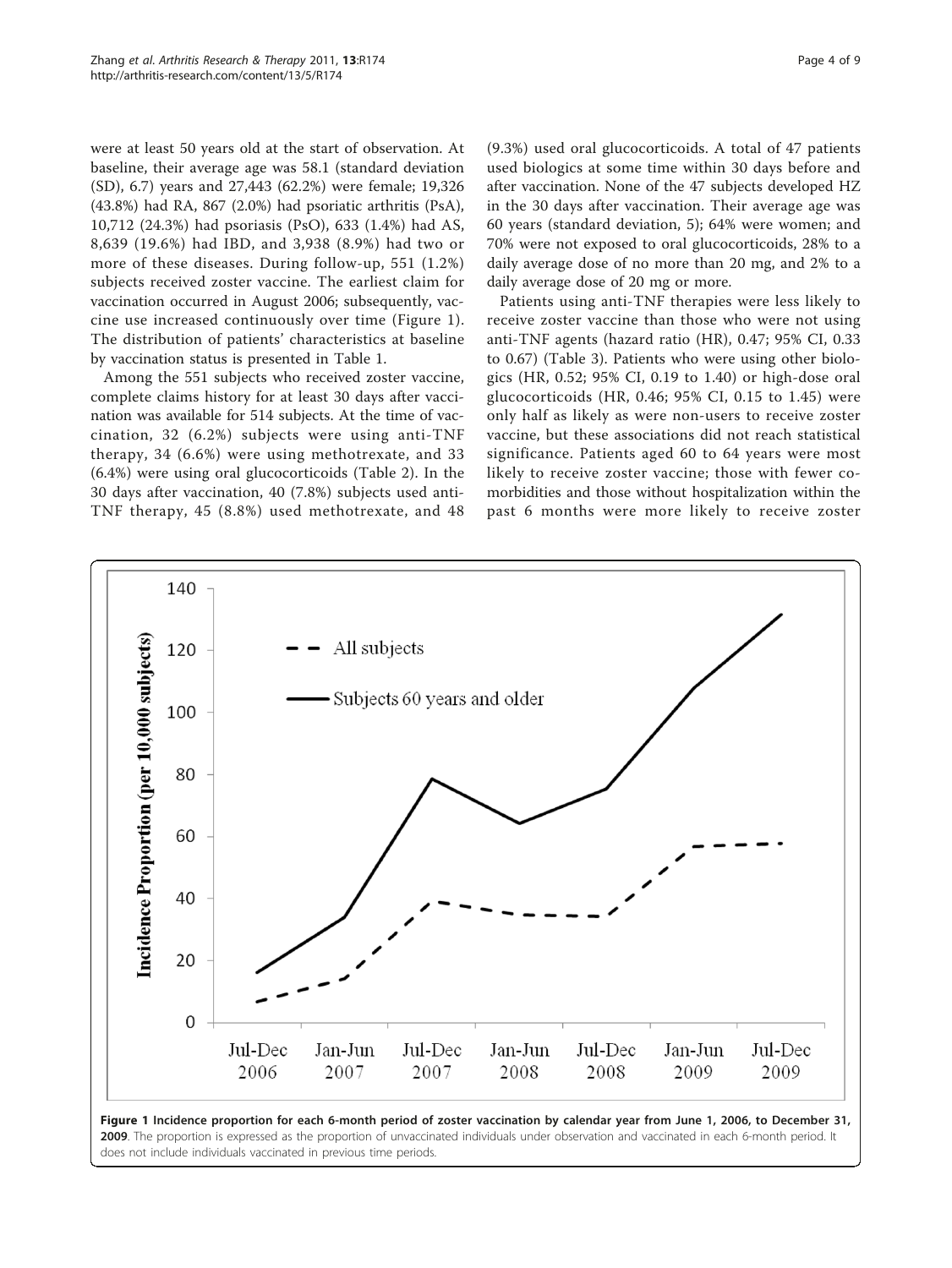<span id="page-4-0"></span>Table 1 Baseline patient characteristics by vaccination status

|                                       | <b>Vaccination status</b> |                              |  |  |
|---------------------------------------|---------------------------|------------------------------|--|--|
| Baseline characteristics, n (%)       | Vaccinated<br>$n = 551$   | Unvaccinated<br>$n = 43,564$ |  |  |
| Age groups (years)                    |                           |                              |  |  |
| 50 to 59                              | 202 (36.7)                | 30,156 (69.2)                |  |  |
| 60 to 64                              | 275 (49.9)                | 9,573 (22.0)                 |  |  |
| 65 and older                          | 74 (13.4)                 | 3,835 (8.8)                  |  |  |
| Women                                 | 352 (63.9)                | 27,091 (62.2)                |  |  |
| Inflammatory/Autoimmune disease       |                           |                              |  |  |
| RA                                    | 206 (37.4)                | 19,120 (43.9)                |  |  |
| Psoriatic arthritis                   | 11(2.0)                   | 856 (2.0)                    |  |  |
| Psoriasis                             | 146 (26.5)                | 10,566 (24.3)                |  |  |
| Inflammatory bowel diseases           | 136 (24.7)                | 8,503 (19.5)                 |  |  |
| Ankylosing spondylitis                | 8(1.5)                    | 625 (1.4)                    |  |  |
| Multiple diseases                     | 44 (8.0)                  | 3,894 (8.9)                  |  |  |
| Medications <sup>a</sup>              |                           |                              |  |  |
| TNF antagonists user                  | 27(4.9)                   | 4,186 (9.6)                  |  |  |
| Other biologics user                  | 0(0)                      | 198 (0.5)                    |  |  |
| Conventional DMARDs user              | 92 (16.7)                 | 9,312 (21.4)                 |  |  |
| Oral glucocorticoids <sup>b</sup>     |                           |                              |  |  |
| None                                  | 456 (82.8)                | 34,267 (78.7)                |  |  |
| Low                                   | 86 (15.6)                 | 8,041 (18.5)                 |  |  |
| Medium                                | 7(1.3)                    | 902(2.1)                     |  |  |
| High                                  | 2(0.4)                    | 354 (0.8)                    |  |  |
| Charlson comorbidity index            |                           |                              |  |  |
| $\mathbf 0$                           | 287 (52.1)                | 19,971 (45.8)                |  |  |
| 1                                     | 181 (32.9)                | 16,565 (38.0)                |  |  |
| $\geq$ 2                              | 83 (15.1)                 | 7,028 (16.1)                 |  |  |
| Inpatient hospitalization             |                           |                              |  |  |
| No                                    | 466 (84.6)                | 36,158 (83.0)                |  |  |
| Yes                                   | 45 (15.4)                 | 7,406 (17.0)                 |  |  |
| Number of outpatient physician visits |                           |                              |  |  |
| $0 - 2$                               | 83 (15.1)                 | 8,705 (20.0)                 |  |  |
| $3 - 5$                               | 227(41.2)                 | 16,843 (38.7)                |  |  |
| $6 - 10$                              | 185 (33.6)                | 13,376 (30.7)                |  |  |
| 11 and more                           | 54 (9.8)                  | 4,642 (10.7)                 |  |  |

DMARDS, Disease-modifying antirheumatic drugs; RA, rheumatoid arthritis; TNF, tumor necrosis factor. <sup>a</sup>Measured in the 6-month baseline period before the start of observation

<sup>b</sup>Cumulative average daily prednisone-equivalent glucocorticoid dose in the past 183 days: none, low (< 10 mg/day), medium (10-20 mg/day), and high (> 20 mg/day).

vaccine. Patients with recent, but not remote, history of HZ were more likely to be vaccinated. Finally, patients who had more physician visits in outpatient settings and those who had received influenza or pneumococcal vaccine in the past year were more likely to be vaccinated. Results of the analysis that was restricted to individuals aged 60 years or older were similar to the main results (Table [3\)](#page-6-0). A majority (> 80%) of the patients received their vaccine from family practice or internal medicine physicians, with less than 5% from dermatologists,

gastroenterologists, or rheumatologists, both in the overall cohort and in patients who were exposed to biologics at the time of vaccination.

During 88,354 observed person-years, 761 cases of HZ occurred (incidence rate (IR), 8.6 per 1,000 personyears). The IR increased with age from 8.14 per 1,000 person-years among those aged 50 to 54 years to 15.30 per 1,000 person-years among those 90 years or older. Five cases of HZ occurred during vaccinated persontime (crude IR, 9.97 per 1,000 person-years), and 756 HR occurred during unvaccinated person-time (crude IR, 8.61 per 1,000 person-years). The age- and sex-standardized IR (expected IR) for the vaccinated was 10.06 per 1,000 person-years, resulting in a standardized IR ratio (vaccinated to unvaccinated) of 0.99 (95% CI, 0.29 to 3.43).

The five cases of HZ in the vaccinated patients occurred 7, 131, 201, 214, and 667 days after vaccination. Within 90 days before vaccination, the only filled prescription for an immunosuppressive agent for the patient who developed HZ on day 7 after vaccination was for a 15-day supply of prednisone approximately 2 months before receipt of zoster vaccination. None of the five patients was hospitalized.

Results from sensitivity analyses restricted to individuals under observation continuously from the time zoster vaccine was approved in 2006 had similar results (data not shown). When requiring only an HZ diagnosis code, the result was consistent, in that the crude incidence rates were the same between vaccinated (14.4 per 1,000 person-years) and unvaccinated (13.1 per 1,000 person-years) patients. With Poisson regression, the incidence rate ratio was 0.99 (95% CI, 0.35 to 2.82).

## **Discussion**

In this large prospective cohort study of more than 40,000 patients with autoimmune diseases, we showed that despite their increased risk of developing HZ, only 551 (1.2%) received zoster vaccine. We also showed that approximately 6% of those who received the vaccine were currently using anti-TNF therapies, and none developed HZ within 1 month after vaccination.

The administration of zoster vaccine in patients exposed to biologics is in conflict with recommendations from ACIP and ACR. More than 80% of the vaccinated patients received their vaccine from their primary care physicians; it is possible that they may not be aware of their patients' exposure to immunosuppressive agents or the contraindication. In patients with immune-mediated inflammatory diseases who receive targeted immunosuppressive therapies (for example, anti-TNF therapy), it is currently not known whether the benefits of zoster vaccine outweigh any theoretic safety concerns, and many experts have called for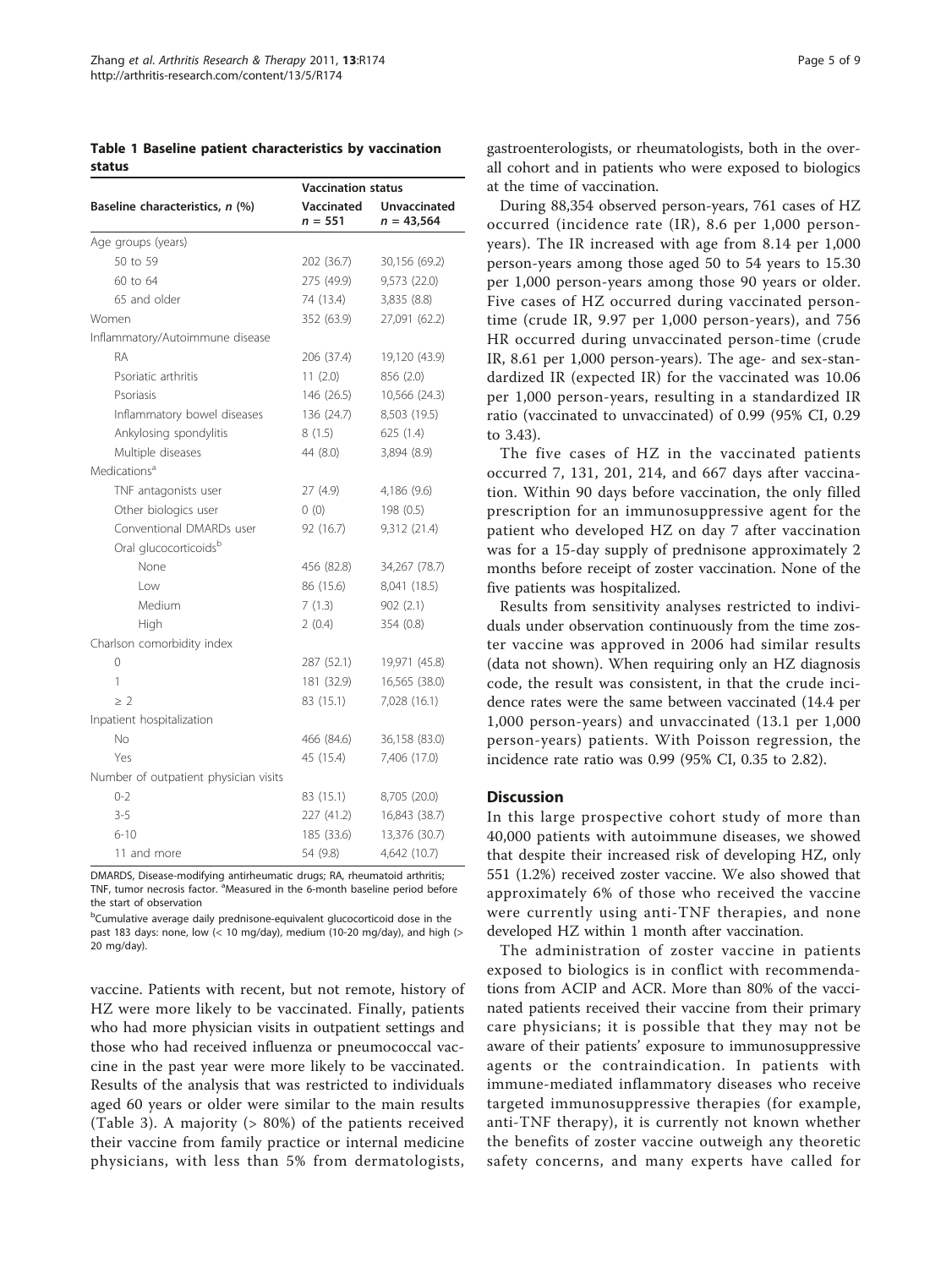|                              |                | 30 days before vaccination<br>Day of vaccination |    |     | 30 days after vaccination |      |  |
|------------------------------|----------------|--------------------------------------------------|----|-----|---------------------------|------|--|
|                              | $\mathsf{n}$   | $\%$                                             | n  | %   | $\mathsf{n}$              | $\%$ |  |
| Anti-TNF                     | 40             | 7.8                                              | 32 | 6.2 | 40                        | 7.8  |  |
| Etanercept                   | 18             | 3.5                                              | 12 | 2.3 | 18                        | 3.5  |  |
| Adalimumab                   | 11             | 2.1                                              | 9  | 1.8 | 11                        | 2.1  |  |
| Infliximab                   |                | 2.1                                              | 11 | 2.1 | 11                        | 2.1  |  |
| Other biologics <sup>a</sup> | $\overline{4}$ | 0.8                                              | 4  | 0.8 | $\overline{4}$            | 0.8  |  |
| Nonbiologic DMARDs           |                |                                                  |    |     |                           |      |  |
| Methotrexate                 | 52             | 10.1                                             | 34 | 6.6 | 45                        | 8.8  |  |
| Sulfasalazine                | 16             | 3.1                                              | 13 | 2.5 | 16                        | 3.1  |  |
| Hydroxychloroquine           | 26             | 5.1                                              | 17 | 3.3 | 25                        | 4.9  |  |
| Azathioprine                 |                | 0.2                                              |    | 0.2 |                           | 0.2  |  |
| Leflunomide                  | 3              | 0.6                                              | 3  | 0.6 | 3                         | 0.6  |  |
| Cyclosporine                 |                | 1.4                                              | 6  | 1.2 |                           | 1.4  |  |
| 6-Mercaptopurine             | 5              | 1.0                                              | 3  | 0.6 | 5                         | 1.0  |  |
| Oral glucocorticoid          | 45             | 8.8                                              | 33 | 6.4 | 48                        | 9.3  |  |
|                              |                |                                                  |    |     |                           |      |  |

<span id="page-5-0"></span>Table 2 Biologic and nonbiologic DMARDs use 30 days before and after zoster vaccination ( $n = 514$ )

DMARDS, Disease-modifying antirheumatic drugs; RA, rheumatoid arthritis; TNF, tumor necrosis factor. <sup>a</sup>The categories (columns) are not exclusive (for example, a patient who used anti-TNF therapies continuously during the 60-day period would be counted in all three categories). <sup>b</sup>Abatacept, rituximab.

studies to evaluate the safety and effectiveness of zoster vaccine in this patient population [[14](#page-7-0)[,15\]](#page-8-0). In pediatric HIV patients, varicella vaccine has been administered safely in children with or without primary varicella infection [[16,17](#page-8-0)] and is highly effective in preventing varicella infection and subsequent HZ [[18\]](#page-8-0). Moreover, yellow-fever vaccine, another live attenuated vaccine, was administered to 17 RA patients who were previously immunized and were currently receiving infliximab; none reported yellow-fever related symptoms after vaccination [[19\]](#page-8-0).

In our study, among 551 vaccinated subjects, HZ developed in five after vaccination; none was hospitalized, and one occurred within 1 month of vaccination. Of interest, the patient in whom HZ developed within 1 month after vaccination was not exposed to biologics, glucocorticoids, or traditional DMARDs at time of vaccination. In the Shingles Prevention Study, seven confirmed cases of HZ occurred within 42 days after vaccination among 19,270 vaccinated subjects [\[20](#page-8-0)]. We observed only one such case among 551 vaccinated patients with autoimmune diseases. Taken together, our result suggests that a short-term increase in the risk of infection might not exist, as might be feared with a live-virus vaccine. However, although our results did not raise any safety concern, it is important to note that the administration of zoster vaccine to these individuals was selective. Subjects who took biologics and high doses of oral glucocorticoids were less likely to be immunized, whereas younger and healthier patients were more likely to be vaccinated. Our study suggested that zoster vaccine can be administered safely to a selected subgroup of patients with the autoimmune diseases studied but did not provide definitive evidence that it is safe for all.

In considering the effectiveness of the zoster vaccine in this population, we did not find any difference in the incidence rates of HZ among the vaccinated and the unvaccinated patients. However, this and other findings must be interpreted in light of the study' limitations. The most important limitation is the small number of patients who received zoster vaccine ( $n = 551$ ) and the even fewer in whom HZ developed after vaccination (n = 5). As a result, the overall IRs, and especially the ageand sex-specific IRs, were not so reliable. Coupled with a selection bias that those who were vaccinated were younger, healthier, and less likely to be immune suppressed, no conclusion could be drawn from the finding that incidence rates of HZ in vaccinated and unvaccinated patients were comparable. Misclassification of immunosuppressive agent use might have occurred if patients filled prescriptions from a pharmacy, but they were verbally told by their healthcare provider to discontinue the medications temporarily before vaccination. Another limitation of the study is that we lacked medical records to confirm or evaluate the severity of HZ cases identified by using the claims data. Finally, we did not have information on race/ethnicity, a factor that has been associated with risk of HZ [[21\]](#page-8-0).

The underuse of zoster vaccine concerns not only patients with contraindications but also those who had no contraindication to the use of zoster vaccine. One of the barriers is likely provider concern about inadvertent administration of the vaccine to immune-suppressed patients [[22\]](#page-8-0). Another possible reason is the lack of information on the efficacy and safety of zoster vaccine in these patients, who were not included in vaccine clinical trials. In addition, we found that older patients were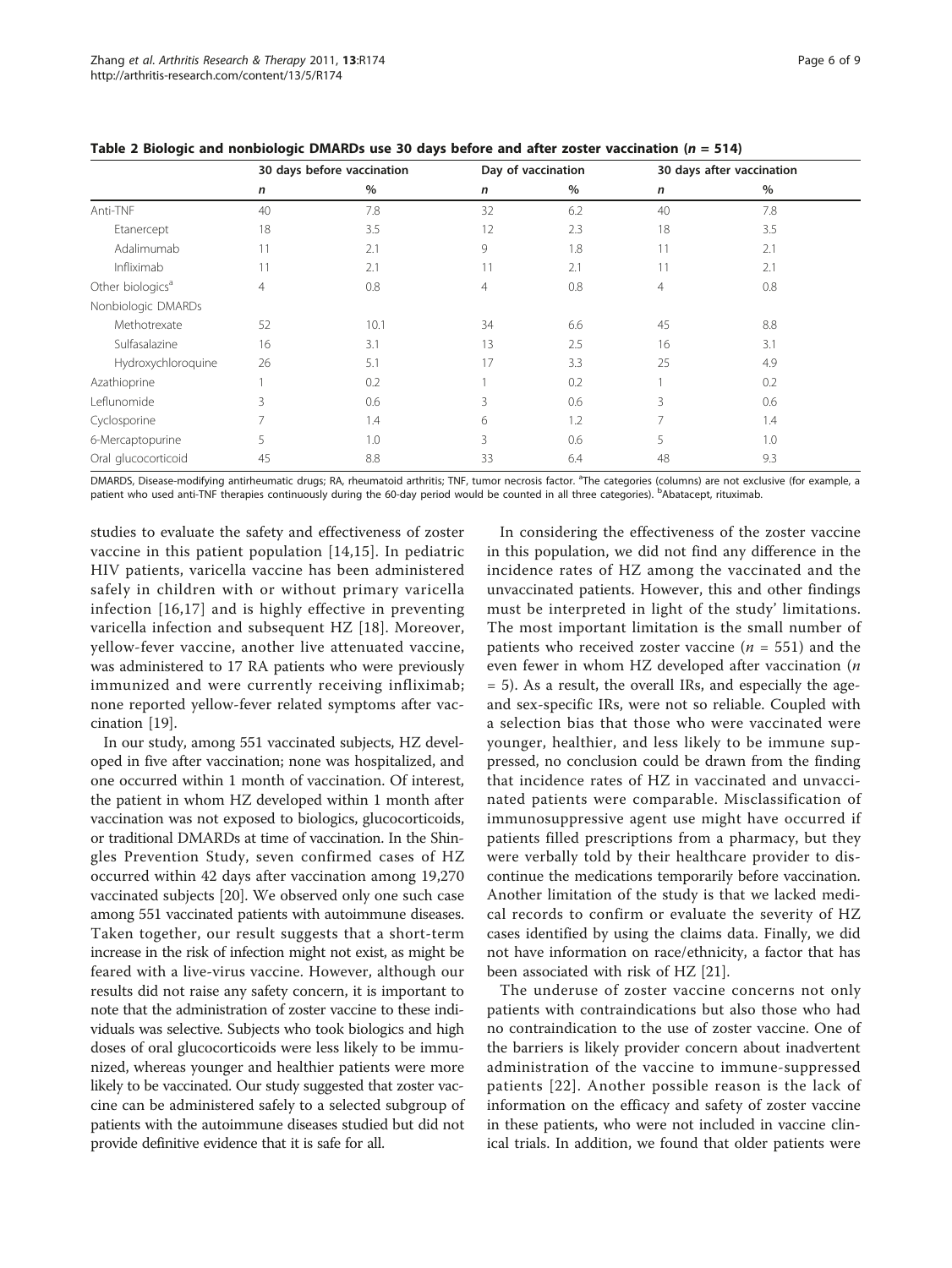|                                         | All subjects |                          | Subjects aged 60 years or older <sup>b</sup> |                         |  |
|-----------------------------------------|--------------|--------------------------|----------------------------------------------|-------------------------|--|
| <b>Baseline</b>                         | Hazard ratio | 95% Confidence interval  | <b>Hazard</b> ratio                          | 95% Confidence interval |  |
| Age groups, years                       |              |                          |                                              |                         |  |
| 50-59                                   | 0.06         | $0.05 - 0.08$            | <b>NA</b>                                    | <b>NA</b>               |  |
| $60 - 64$ <sup>c</sup>                  | 1.00         |                          | $\Box$                                       |                         |  |
| $\geq 65$                               | 0.41         | $0.31 - 0.53$            | 0.42                                         | 0.33-0.54               |  |
| Women, n (%)                            | 1.13         | $0.95 - 1.35$            | 1.17                                         | $0.97 - 1.41$           |  |
| Disease status                          |              |                          |                                              |                         |  |
| Rheumatoid arthritis <sup>d</sup>       | 1.00         |                          | ÷,                                           |                         |  |
| Psoriatic arthritis                     | 1.58         | $0.86 - 2.91$            | 1.27                                         | $0.63 - 2.59$           |  |
| Psoriasis                               | 1.48         | 1.17-1.86                | 1.54                                         | 1.21-1.95               |  |
| Inflammatory bowel diseases             | 1.71         | 1.36-2.14                | 1.64                                         | 1.29-2.09               |  |
| Ankylosing spondylitis                  | 1.45         | $0.71 - 2.97$            | 1.23                                         | $0.54 - 2.79$           |  |
| Multiple diseases                       | 1.00         | $0.72 - 1.39$            | 1.01                                         | $0.71 - 1.43$           |  |
| History of herpes zoster infection      |              |                          |                                              |                         |  |
| None <sup>e</sup>                       | 1.00         |                          |                                              |                         |  |
| Recent                                  | 2.84         | 1.34-6.01                | 2.21                                         | $0.91 - 5.35$           |  |
| Remote                                  | 0.93         | $0.51 - 1.69$            | 0.82                                         | $0.42 - 1.59$           |  |
| Medications (current use)               |              |                          |                                              |                         |  |
| TNF antagonists                         | 0.47         | $0.33 - 0.67$            | 0.41                                         | $0.27 - 0.61$           |  |
| Other biologics (see Additional file 1) | 0.52         | $0.19 - 1.40$            | 0.59                                         | $0.22 - 1.58$           |  |
| Conventional DMARDs                     | 0.92         | $0.72 - 1.19$            | 0.91                                         | $0.70 - 1.19$           |  |
| Oral glucocorticoids                    |              |                          |                                              |                         |  |
| None <sup>f</sup>                       | 1.00         |                          | ÷,                                           |                         |  |
| Low/medium                              | 0.84         | $0.66 - 1.08$            | 0.85                                         | $0.66 - 1.10$           |  |
| High                                    | 0.46         | $0.15 - 1.45$            | 0.53                                         | $0.17 - 1.68$           |  |
| Charlson co-morbidity index             |              |                          |                                              |                         |  |
| $0^\mathrm{g}$                          | 1.00         |                          |                                              |                         |  |
| 1                                       | 0.76         | $0.61 - 0.95$            | 0.77                                         | $0.61 - 0.97$           |  |
| $\geq 2$                                | 0.57         | $0.42 - 0.78$            | 0.57                                         | 0.42-0.79               |  |
| One or more inpatient physician visit   | 0.53         | $0.40 - 0.72$            | 0.50                                         | 0.37-0.69               |  |
| Number of outpatient physician visits   |              |                          |                                              |                         |  |
| $0 - 2h$                                | 1.00         | $\overline{\phantom{0}}$ | $\overline{\phantom{a}}$                     |                         |  |
| $3 - 5$                                 | 1.68         | 1.32-2.14                | 1.70                                         | 1.31-2.19               |  |
| $6 - 10$                                | 1.80         | 1.39-2.34                | 1.80                                         | 1.37-2.38               |  |
| >10                                     | 2.08         | 1.47-2.93                | 2.03                                         | 1.41-2.92               |  |
| Influenza vaccine in the past year      | 2.25         | 1.87-2.71                | 2.05                                         | 1.69-2.49               |  |
| Pneumococcal vaccine in the past year   | 1.79         | 1.45-2.21                | 1.81                                         | 1.45-2.26               |  |

# <span id="page-6-0"></span>Table 3 Fixed and time-varying<sup>a</sup> patient characteristics associated with vaccination

<sup>a</sup>Gender and disease status were fixed; all other characteristics were time-varying. Time-varying characteristics were ascertained by using claims in the preceding 6-month period, unless otherwise specified in the table. <sup>b</sup>Sensitivity analysis restricted to individuals aged 60 and older.

Reference groups were as follows: <sup>c</sup>age category 60-64; <sup>d</sup>RA patients; <sup>e</sup>Subjects without prior zoster infection; <sup>f</sup>subjects not prescribed oral glucocorticoids in the past 6 months (cumulative average daily prednisone-equivalent glucocorticoid dose: low/medium ≤20 mg/day and high (> 20 mg/day); <sup>g</sup>subjects with Charlson .<br>score = 0; <sup>h</sup>subject who had none to two outpatient physician encounter (s) in the past 6 months. DMARDS, disease-modifying antirheumatic drugs; RA, rheumatoid arthritis; TNF, tumor necrosis factor. Bolded data indicates statistically significant associations.

less likely to receive zoster vaccine despite the ACIP recommendations supporting its use among individuals older than 60 years. This finding is consistent with those from previous studies that showed immunization lagging in older adults [\[23](#page-8-0)] and raises a serious concern because zoster vaccine appears to be underused in the population with the highest disease risk. A number of barriers to the use of zoster vaccine have been

identified, with the most important being financial concerns, reimbursement issues, and storage difficulties [[22\]](#page-8-0). In our study, zoster vaccine use increased continuously since it was approved in 2006. This points to another potential barrier to the use of the zoster vaccine (the newness of the vaccine) and suggests that programs educating primary care physicians and specialists may help to increase the appropriate vaccine use. As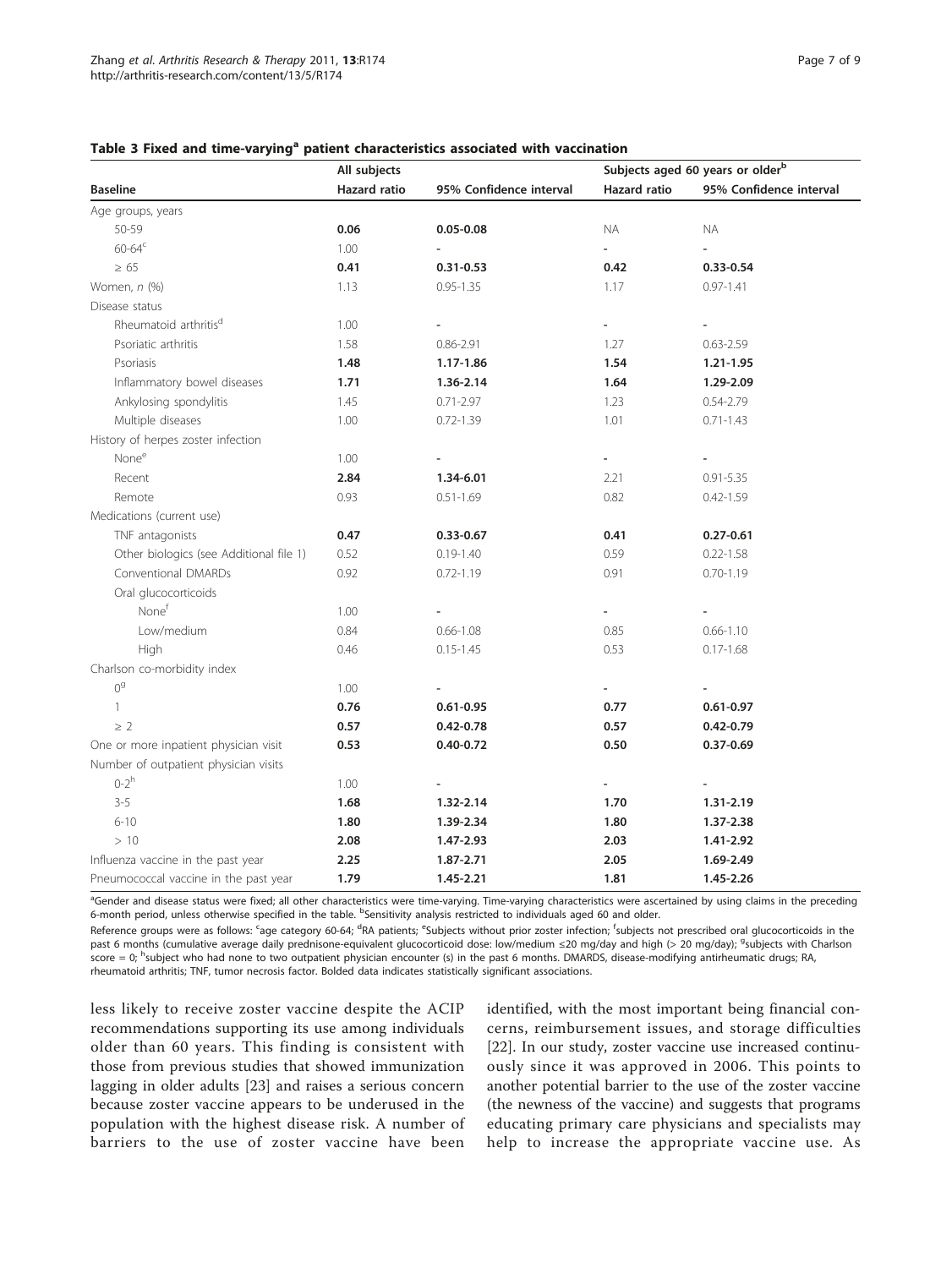<span id="page-7-0"></span>expected, more frequent physician contact and receipt of other vaccinations, including influenza or pneumococcal vaccine, was associated with a greater likelihood of receiving zoster vaccine. These associations may reflect physician attentiveness and patients' health-seeking behaviors.

# **Conclusions**

Zoster vaccine was underused in patients with autoimmune diseases despite their increased risk of developing HZ. Contrary to clinical guidelines, a small number of patients receiving anti-TNF therapies were vaccinated, and none developed zoster infection within 30 days after vaccination. The incidence rates of HZ were similar in the vaccinated and unvaccinated person-times. The results regarding safety and effectiveness are preliminary, and future evaluations are needed to understand better the risks and benefits associated with zoster vaccine in patients with autoimmune disease and to help refine guidelines for the use of zoster vaccine.

# Additional material

[Additional file 1: I](http://www.biomedcentral.com/content/supplementary/ar3497-S1.DOC)CD9-diagnosis codes and medications used in case definitions.

#### Abbreviations

ACIP: the Advisory Committee on Immunization Practices; ACR: American College of Rheumatology; anti-TNF: anti-tumor necrosis factor alpha; CPT: current procedural terminology; DMARDs: disease-modifying antirheumatic drugs; HIV: human immunodeficiency virus; HZ: hazard ratio; HZ: herpes zoster; ICD-9: International Classification of Diseases, 9<sup>th</sup> edition; IR: incidence rate; NDC: national drug code; PHN: postherpetic neuralgia; RA: rheumatoid arthritis; SD: standard deviation; VZV: varicella zoster virus.

#### Acknowledgements

This work was supported by the Agency for Healthcare Research and Quality (R01HS018517) and the Doris Duke Charitable Foundation. JRC received support from the National Institutes of Health (AR053351); JZ received support from the Agency for Healthcare Research and Quality (T32HS013852).

#### Author details

<sup>1</sup>Department of Epidemiology, School of Public Health, University of Alabama at Birmingham, 1665 University Blvd, Birmingham, AL 35294, USA. <sup>2</sup> Division of Clinical Immunology and Rheumatology, School of Medicine, University of Alabama at Birmingham, 510 20th Street South, Birmingham, AL 35294, USA. <sup>3</sup>Division of Infectious Diseases, Department of Medicine, University of Alabama at Birmingham and Birmingham Veteran Affairs Medical Center, 1900 University Blvd., Birmingham, AL 35294, USA. <sup>4</sup>Aetna Informatics, Aetna, 980 Jolly Road, Blue Bell, PA 19422, USA. <sup>5</sup>Aetna Specialty Pharmacy, 503 Sunport Lane, Orlando, FL 32809, USA. <sup>6</sup>Division of Infectious Diseases, Department of Medicine, Oregon Health and Science University, 3181 SW Sam Jackson Park Road L457, Portland, OR 97239, USA.

#### Authors' contributions

JRC conceived the research questions and hypotheses, refined the research questions and hypotheses, planned the statistical analyses, and gave significant input to the draft of the manuscript with regard to the interpretation of results. JZ conceived the research questions and hypotheses, refined the research questions and hypotheses, planned the

statistical analyses, and drafted the manuscript. ESD and JWB conceived the research questions and hypotheses, refined the research questions and hypotheses, and gave significant input to the draft of the manuscript with regard to the interpretation of results. KW gave significant input to the draft of the manuscript with regard to the interpretation of results. FX refined the research questions and hypotheses, planned and performed statistical analyses, and gave significant input to the draft of the manuscript with regard to the interpretation of results. LC refined the research questions and hypotheses and planned and performed statistical analyses. CS, RMM, and JF assisted in acquiring data. ED planned the statistical analyses. All authors critically reviewed and approved the final manuscript for publication.

#### Competing interests

ED receives research funding from Amgen; JWB is a Board Member of Merck, is a consultant to Pfizer, and receives research funding from Pfizer; RMM's institution receives funding from Centocor, Bristol Myers Squibb, and Abbott; JF receives a salary from Aetna; and JRC has received research grants and consulting fees from Amgen, UCB, Abbott, Genentech, Roche, Centocor, BMS, and Merck.

#### Received: 25 March 2011 Revised: 8 June 2011 Accepted: 24 October 2011 Published: 24 October 2011

#### References

- 1. Mueller NH, Gilden DH, Cohrs RJ, Mahalingam R, Nagel MA: [Varicella zoster](http://www.ncbi.nlm.nih.gov/pubmed/18657721?dopt=Abstract) [virus infection: clinical features, molecular pathogenesis of disease, and](http://www.ncbi.nlm.nih.gov/pubmed/18657721?dopt=Abstract) [latency.](http://www.ncbi.nlm.nih.gov/pubmed/18657721?dopt=Abstract) Neurol Clin 2008, 26:675-697, viii.
- 2. Oxman MN: [Herpes zoster pathogenesis and cell-mediated immunity](http://www.ncbi.nlm.nih.gov/pubmed/19553630?dopt=Abstract) [and immunosenescence.](http://www.ncbi.nlm.nih.gov/pubmed/19553630?dopt=Abstract) J Am Osteopath Assoc 2009, 109:S13-17.
- 3. Yawn BP, Saddier P, Wollan PC, St Sauver JL, Kurland MJ, Sy LS: [A](http://www.ncbi.nlm.nih.gov/pubmed/17976353?dopt=Abstract) [population-based study of the incidence and complication rates of](http://www.ncbi.nlm.nih.gov/pubmed/17976353?dopt=Abstract) [herpes zoster before zoster vaccine introduction.](http://www.ncbi.nlm.nih.gov/pubmed/17976353?dopt=Abstract) Mayo Clin Proc 2007, 82:1341-1349.
- 4. Insinga RP, Itzler RF, Pellissier JM, Saddier P, Nikas AA: [The incidence of](http://www.ncbi.nlm.nih.gov/pubmed/16050886?dopt=Abstract) [herpes zoster in a United States administrative database.](http://www.ncbi.nlm.nih.gov/pubmed/16050886?dopt=Abstract) J Gen Intern Med 2005, 20:748-753.
- Mullooly JP, Riedlinger K, Chun C, Weinmann S, Houston H: [Incidence of](http://www.ncbi.nlm.nih.gov/pubmed/15816149?dopt=Abstract) [herpes zoster, 1997-2002.](http://www.ncbi.nlm.nih.gov/pubmed/15816149?dopt=Abstract) Epidemiol Infect 2005, 133:245-253.
- 6. Gourishankar S, McDermid JC, Jhangri GS, Preiksaitis JK: [Herpes zoster](http://www.ncbi.nlm.nih.gov/pubmed/14678041?dopt=Abstract) [infection following solid organ transplantation: incidence, risk factors](http://www.ncbi.nlm.nih.gov/pubmed/14678041?dopt=Abstract) [and outcomes in the current immunosuppressive era.](http://www.ncbi.nlm.nih.gov/pubmed/14678041?dopt=Abstract) Am J Transplant 2004, 4:108-115.
- 7. Smitten AL, Choi HK, Hochberg MC, Suissa S, Simon TA, Testa MA, Chan KA: [The risk of herpes zoster in patients with rheumatoid arthritis in the](http://www.ncbi.nlm.nih.gov/pubmed/18050184?dopt=Abstract) [United States and the United Kingdom.](http://www.ncbi.nlm.nih.gov/pubmed/18050184?dopt=Abstract) Arthritis Rheum 2007, 57:1431-1438.
- Strangfeld A, Listing J, Herzer P, Liebhaber A, Rockwitz K, Richter C, Zink A: [Risk of herpes zoster in patients with rheumatoid arthritis treated with](http://www.ncbi.nlm.nih.gov/pubmed/19224750?dopt=Abstract) [anti-TNF-alpha agents.](http://www.ncbi.nlm.nih.gov/pubmed/19224750?dopt=Abstract) JAMA 2009, 301:737-744.
- Garcia-Doval I, Perez-Zafrilla B, Descalzo MA, Rosello R, Hernandez MV, Gomez-Reino JJ, Carmona L: [Incidence and risk of hospitalisation due to](http://www.ncbi.nlm.nih.gov/pubmed/20551153?dopt=Abstract) [shingles and chickenpox in patients with rheumatic diseases treated](http://www.ncbi.nlm.nih.gov/pubmed/20551153?dopt=Abstract) [with TNF antagonists.](http://www.ncbi.nlm.nih.gov/pubmed/20551153?dopt=Abstract) Ann Rheum Dis 2010, 69:1751-1755.
- 10. Harpaz R, Ortega-Sanchez IR, Seward JF: [Prevention of herpes zoster:](http://www.ncbi.nlm.nih.gov/pubmed/19052530?dopt=Abstract) [recommendations of the Advisory Committee on Immunization](http://www.ncbi.nlm.nih.gov/pubmed/19052530?dopt=Abstract) [Practices \(ACIP\).](http://www.ncbi.nlm.nih.gov/pubmed/19052530?dopt=Abstract) MMWR Recomm Rep 2008, 57:1-30; quiz CE32-34.
- 11. Saag KG, Teng GG, Patkar NM, Anuntiyo J, Finney C, Curtis JR, Paulus HE, Mudano A, Pisu M, Elkins-Melton M, Outman R, Allison JJ, Suarez Almazor M, Bridges SL Jr, Chatham WW, Hochberg M, MacLean C, Mikuls T, Moreland LW, O'Dell J, Turkiewicz AM, Furst DE: [American College of](http://www.ncbi.nlm.nih.gov/pubmed/18512708?dopt=Abstract) [Rheumatology 2008 recommendations for the use of nonbiologic and](http://www.ncbi.nlm.nih.gov/pubmed/18512708?dopt=Abstract) [biologic disease-modifying antirheumatic drugs in rheumatoid arthritis.](http://www.ncbi.nlm.nih.gov/pubmed/18512708?dopt=Abstract) Arthritis Rheum 2008, 59:762-784.
- 12. Deyo RA, Cherkin DC, Ciol MA: [Adapting a clinical comorbidity index for](http://www.ncbi.nlm.nih.gov/pubmed/1607900?dopt=Abstract) [use with ICD-9-CM administrative databases.](http://www.ncbi.nlm.nih.gov/pubmed/1607900?dopt=Abstract) J Clin Epidemiol 1992, 45:613-619.
- 13. Breslow NE, Day NE: [Indirect standardization and multiplicative models](http://www.ncbi.nlm.nih.gov/pubmed/1141424?dopt=Abstract) [for rates, with reference to the age adjustment of cancer incidence and](http://www.ncbi.nlm.nih.gov/pubmed/1141424?dopt=Abstract) [relative frequency data.](http://www.ncbi.nlm.nih.gov/pubmed/1141424?dopt=Abstract) J Chronic Dis 1975, 28:289-303.
- 14. Oxman MN: [Zoster vaccine: current status and future prospects.](http://www.ncbi.nlm.nih.gov/pubmed/20550454?dopt=Abstract) Clin Infect Dis 2010, 51:197-213.